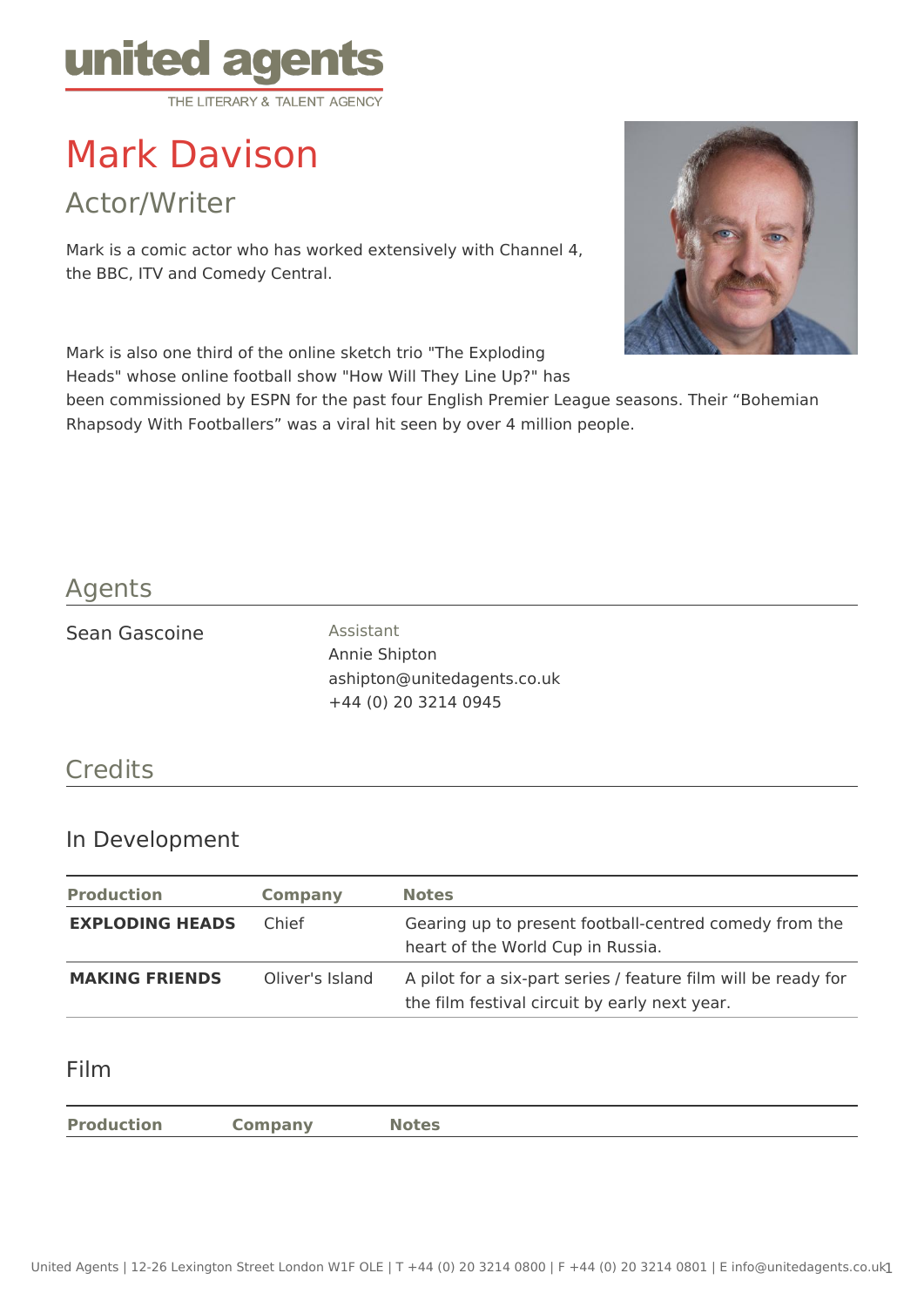### Television

| Production                       | Company Notes |                                  |
|----------------------------------|---------------|----------------------------------|
| BAD APPS / HENCHMEN / FCDiLnEYTV |               | Sketches co-written with Anthony |
| ARTISTS                          |               | Richardson, Screened in 2011.    |

## Radio

| Production            | Company | Notes    |                                                |  |  |
|-----------------------|---------|----------|------------------------------------------------|--|--|
| VAMPIRE SHIFT Radio 4 |         | $L$ ong. | Sketch show. Commissioned, and co-written will |  |  |

#### Online

| Production                         | Company                     | Notes                                                                                                                                                                                                                                                            |
|------------------------------------|-----------------------------|------------------------------------------------------------------------------------------------------------------------------------------------------------------------------------------------------------------------------------------------------------------|
| How Will The ESPN<br>Line Up?      |                             | Co-Written with Anthony Richardson                                                                                                                                                                                                                               |
| HENRY 8.0                          | Monkey<br>Comedy            | Co-written with Glen Long. Two series, each 6x3m<br>Kingdom/BBC Starring Brian Blessed as an out-of-time Henry VI<br>modern semi-detached house with his long-sufferi<br>wife, Catherine Parr. It remains the most success<br>web commission at the BBC to date. |
| ONLINE                             | <b>BBC COMEDYBBC Comedy</b> | Regular contributor to the BBC Comedy Blog and<br>2011's "Spout" team of comedy writers. Mark is al<br>a new team of writers at BBC Comedy Online (now<br>by BBC3) for a new initiative of online sketches i                                                     |
| CHEEKY<br>FLIPPIN' NICE            |                             | Channel AlrighCo-written with Simon Balch and Donal Coonan. A<br>three 5 min quiz shows presented by Mr Susan.                                                                                                                                                   |
| THE<br>EXPLODING<br>HEADS          | Online                      | Co-written with Anthony Richardson and Ben Tong<br>'Lympics Are Coming' was picked up by The Guard<br>pick of the web.                                                                                                                                           |
| THE TWITTEROnline<br><b>REPORT</b> |                             | Co-written with Anthony Richardson. An irreveren<br>the tweets of the rich and famous.                                                                                                                                                                           |
|                                    |                             | DEBT MONKEBonzai Media 48 Episodes, co-written with Glen Long. A spoof<br>documentary in which the hapless Ben Foster has<br>debts written off by a production company who, in<br>'own'him.                                                                      |